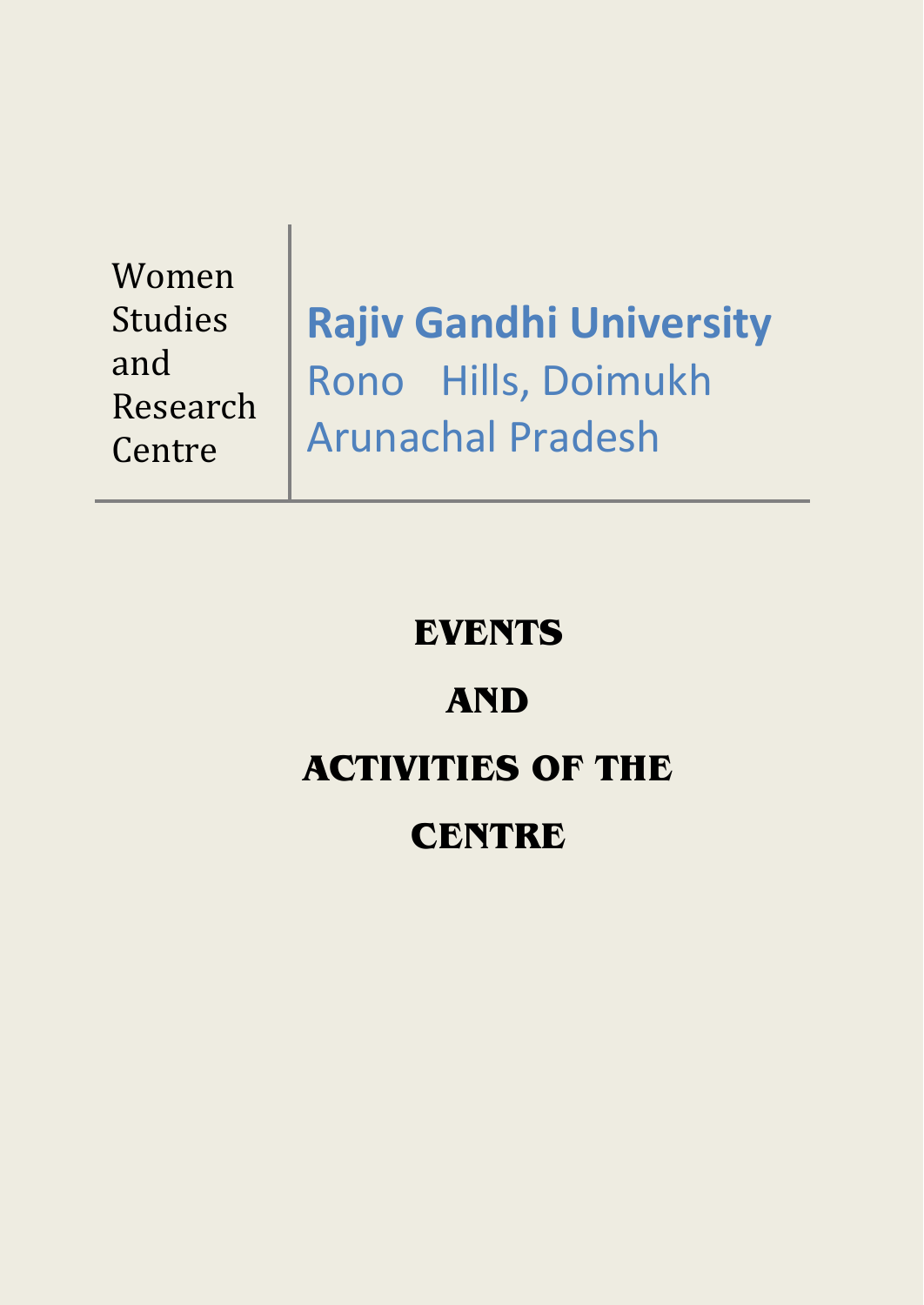## **WOMEN STUDIES & RESEARCH CENTRE**

## **RAJIV GANDHI, UNIVERSITY RONO HILLS, DOIMUKH**

## **ACTIVITIES OF THE CENTRE**

| SI.<br>No. | <b>DATE</b>   | <b>EVENT</b>                                                                                                                                                                                                     | <b>VENUE</b>                                                              | <b>REMARKS</b>                                      |
|------------|---------------|------------------------------------------------------------------------------------------------------------------------------------------------------------------------------------------------------------------|---------------------------------------------------------------------------|-----------------------------------------------------|
| 1.         | 05/09/2009    | Inauguration<br>of<br>Women<br>Studies & Research Centre,<br>RGU.                                                                                                                                                | RGU, Conference Hall                                                      | Report<br>Enclosure<br>$No.-1$                      |
|            | 17/10/2009    | Interactive<br>Workshop<br>for<br>Knowing Issues of<br>Rural<br>Women and Experience Sharing<br>(First out-reach programme),<br>Organized by Women Studies &<br>Research<br>Centre,<br>RGU,<br>Arunachal Pradesh | Emchi Village, Doimukh,<br>Distt. Papum Pare,<br><b>Arunachal Pradesh</b> | Report<br>Enclosure<br>$No.-2$                      |
|            | 26/09/2009    | Joining of Director, WS&RC                                                                                                                                                                                       |                                                                           | Profile<br>Enclosure<br>$No.-3$                     |
|            | 05/11/2009    | Annie Gagiano's 'Lecture'.<br>Entitle "Postcolonial<br>Concerns of Africa's Women<br>Writers."                                                                                                                   | RGU, Conference Hall                                                      | Report<br>Enclosure<br>$No.-4$                      |
|            | October, 2009 | for<br>Proposal<br>sent<br>procurement of book for the<br>library documentations.                                                                                                                                |                                                                           | <b>Status Report</b><br><b>Enclosure</b><br>$No.-5$ |
|            | 17/11/2009    | Organised interview for the<br>Recruitment of Research<br>Assistant, Computer<br>Operator, and Peon.                                                                                                             |                                                                           | <b>Status Report</b><br>Enclosure<br>$No.-6$        |
|            | 11/12/2009    | Joining of<br>Research<br>Assistant                                                                                                                                                                              |                                                                           | Profile<br>Enclosure<br>No. - 7                     |
|            | 11/01/2010    | Joining of Peon                                                                                                                                                                                                  |                                                                           | Profile<br><b>Enclosure</b><br>No.-8                |
|            | 1-3/03/2010   | Documentation Workshop on<br>Women, Work and Land Rights:<br>A Study on Women Cultivators<br>and Land Owners in Arunachal<br>Pradesh'                                                                            | Sagalee, Leporiang,<br>Papum Pare Dist. (A.P)                             | Report<br>Enclosure<br>No.-9                        |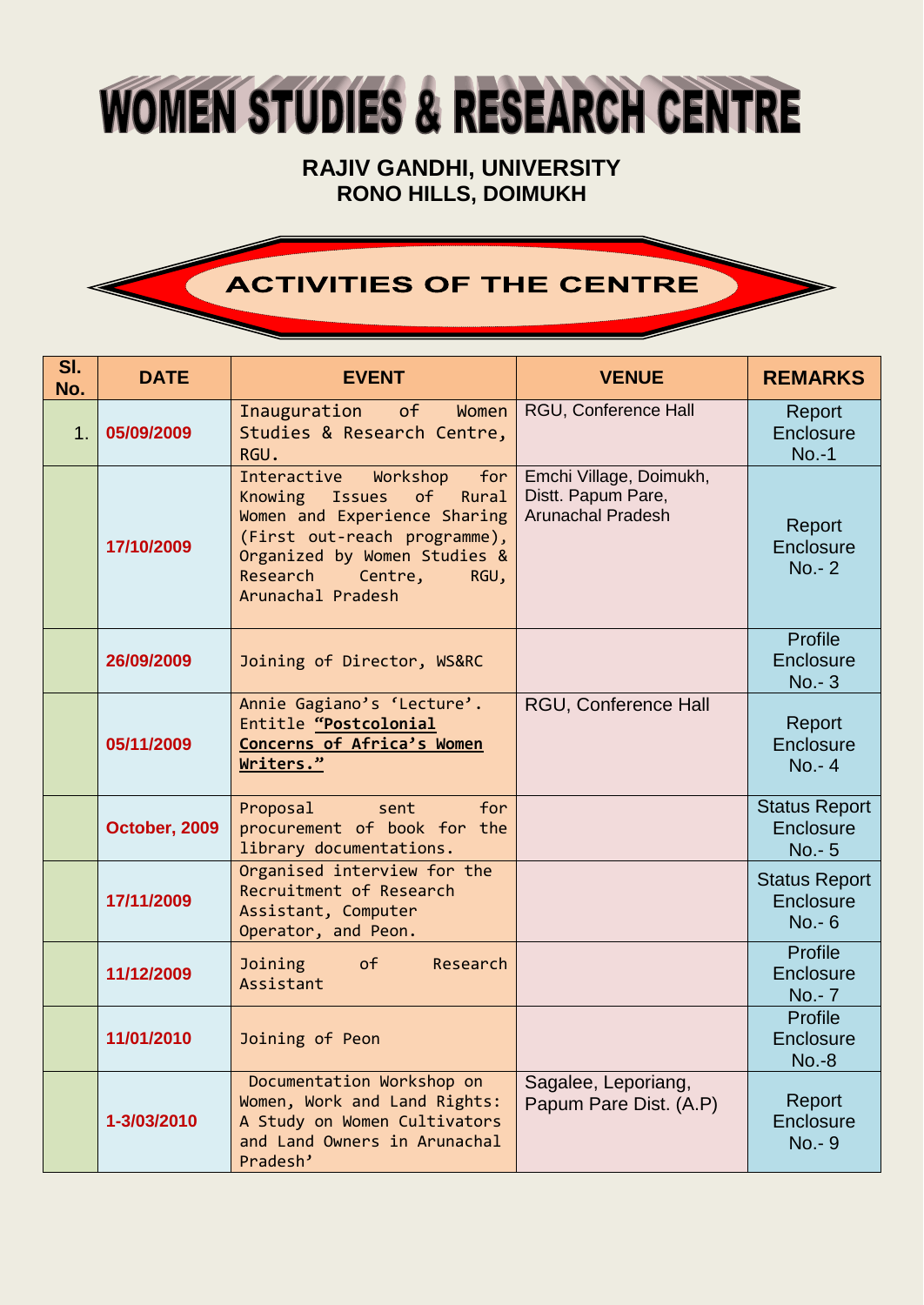| May, 2010                                                                       | Decision to publish 'Lectures'<br>as occasional paper                                                                                                                                                     |                                                                         | <b>Status Report</b><br>Enclosure<br>No.-10        |
|---------------------------------------------------------------------------------|-----------------------------------------------------------------------------------------------------------------------------------------------------------------------------------------------------------|-------------------------------------------------------------------------|----------------------------------------------------|
| 31/05/2010                                                                      | Joining of Computer Operator                                                                                                                                                                              |                                                                         | Profile<br>Enclosure<br>No.-11                     |
| $15 - 19$<br>July,<br>2010                                                      | Documentation Workshop on<br>Women, Work and Land Rights: A<br>Study on Women Cultivators and<br>Land Owners in Arunachal<br>Pradesh'                                                                     | Vill: Takpu Bagra, Gori-<br>II, Gori-I, Soi.                            | Report<br>Enclosure<br>No.-12                      |
| 16/07/2010                                                                      | Workshop Entitled -<br>Documentation Workshop on<br>Women, Work and Land Rights: A<br>Study on Women Cultivators and<br>Land Owners in Arunachal<br>Pradesh'                                              | Vill: Takpu Bagra,<br>Aalo, West Siang                                  | Report<br>Enclosure<br>No.-13                      |
| 17/07/2010                                                                      | Workshop Entitled -<br>Documentation Workshop on<br>Women, Work and Land Rights: A<br>Study on Women Cultivators and<br>Land Owners in Arunachal<br>Pradesh'                                              | Vill: Gori-II, Basar<br>(Afternoon)<br>Vill: Gori-I, Basar<br>(Evening) | Report<br>Enclosure<br>No.-14                      |
| 18/07/2010                                                                      | Workshop Entitled -<br>Documentation Workshop on<br>Women, Work and Land Rights: A<br>Study on Women Cultivators and<br>Land Owners in Arunachal<br>Pradesh'                                              | Vill: Soi, Basar                                                        | Report<br>Enclosure<br>No.-15                      |
| 20/07/2010                                                                      | Resignation by Research<br>Assistant (RA)                                                                                                                                                                 |                                                                         | <b>Status Report</b><br>Enclosure<br>No. - 16      |
| 11/08/2010                                                                      | Consultative meeting on the<br>Documentation Project,<br>Entitled - Documentation<br>Workshop on Women, Work and<br>Land Rights: A Study on Women<br>Cultivators and Land Owners in<br>Arunachal Pradesh' | <b>Conference Hall</b>                                                  | <b>Status Report</b><br><b>Enclosure</b><br>No.-17 |
| 26/10/2010<br><b>Postponed</b><br>to<br><b>Month</b><br>of<br><b>March 2011</b> | Collaborative Workshop with<br>WSRC, University of Calcutta<br>on "Exploring the Relationship<br>between Poverty Reduction and<br>Political Empowerment of<br>Women"                                      |                                                                         | Proposed                                           |
| 03/11/2010                                                                      | Recruitment of Research<br>Assistant                                                                                                                                                                      |                                                                         | <b>Status Report</b><br>Enclosure<br>No. - 18      |
| 25/11/2010                                                                      | Recruitment of Research<br>Assistant as part of<br>collaborative projects/network<br>with the Women's Studies<br>Research Centre, Calcutta<br>University, Kolkata                                         |                                                                         | Proposed                                           |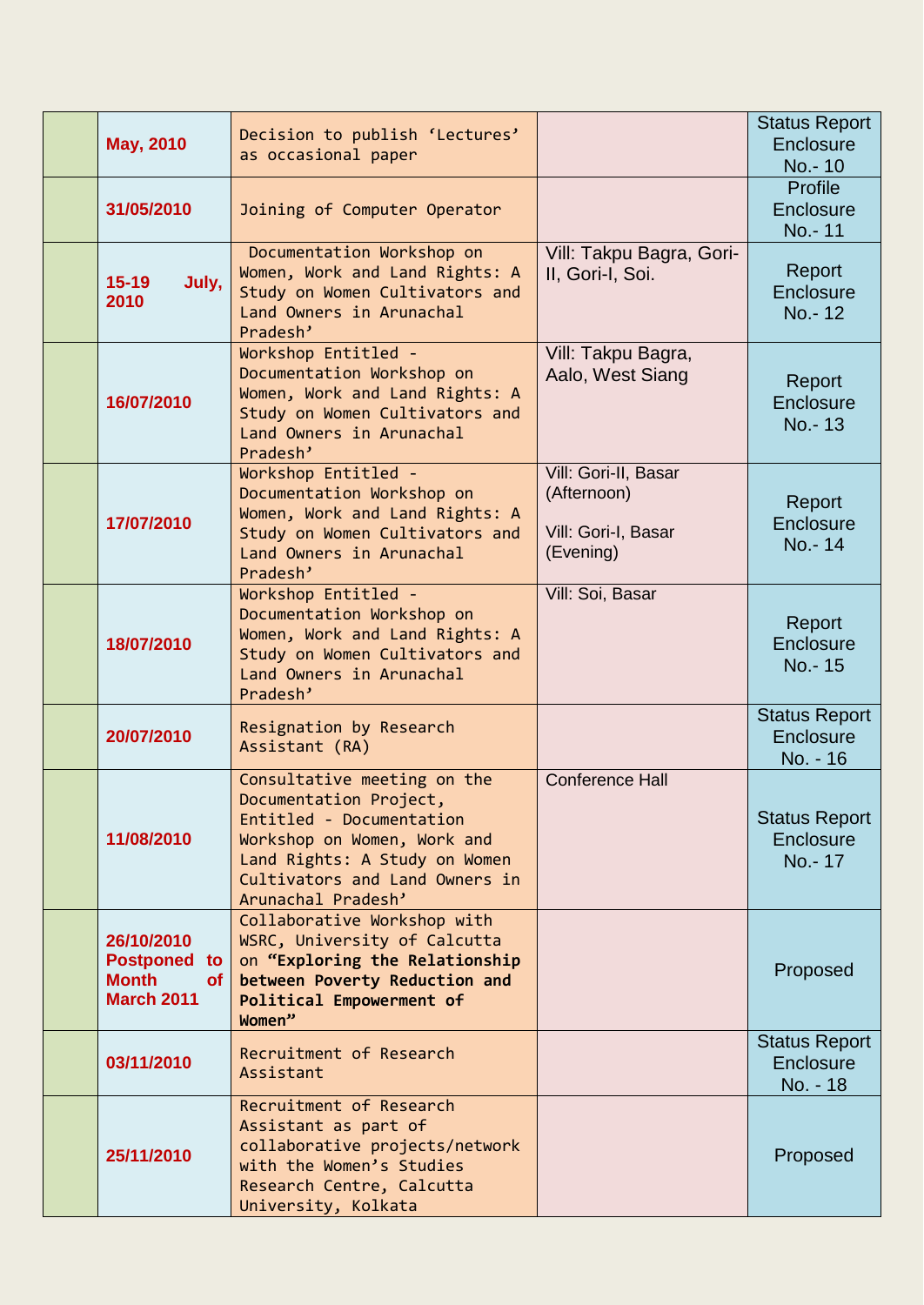Enclosure – I

Report on the inauguration programme

Date: 5<sup>th</sup> September 2009 Venue: Conference Hall, RGU

The inauguration programme of the Women's Studies & Research Centre was inaugurated by the Chief Guest Ms. Anupama Singh, First Lady of Arunachal Pradesh, former president of Army Women Welfare Association. She had delivered inaugural speech. In her inaugural speech she congratulated the university and its faculty members and staffs by saying that a great step has taken through the establishment of Women's Studies and Research Centre. She remember the contribution of women towards the society and further the importance of new area of though and knowledge from "The Women's Perspective". In her speech Ms. Anupama Singh drew attention towards the necessity of the policy decision on the matter like women reservation, legal rights for women. She focus on the important of need driven researches specially on the areas like alternative perspective on the context of education, health care and financial empowerment for women. The difficult experiences of life of women are areas to be understood as she felt it that difficult experiences may not be similar for all women. Therefore, documenting generalised view may divert attention of the academicians on the issues like struggle for survival by the women in the space of family and society. Ms. Anupama Singh discussed the importance of gender sensitization programme as well as serious academic research to formulate effective strategies to deals with domestic violence, mental health, mental distress. At last she highlighted the importance and benefits of increasing decision making power of the women in the family and society.

The key note address was delivered by Ms. Jarjum Ete, Founder Chairperson, Arunachal Pradesh State Women's Commission.

The Chairperson of the inaugural programme Prof. K.C. Belliappa, Vice Chancellor, in his speech promised for extending all possible help required to Women's Studies and Research Centre. He remembered the importance of serious academic in relation to Gender studies and Women's contribution in it from both academicians and of activists. He further promised for financial helps if centre requires from the university he had given thanks to the dignitaries present and grace the occasion.

The welcome address of inauguration of WSRC was delivered by Dr. Sucheta S. Chaudhuri. After welcoming all honourable and distinguished guests, intellectuals, social workers, students and friends present in the occasion. She mentioned the special contribution of 2 persons behind the establishment of the centre. She remembered the initiative of Ms. Jarjum Ete who contributed from the outside of the university fraternity and Prof. K.C. Belliappa who could make it reality. In her welcome speech in short she summarized the growth of the concept Women's Studies in Indian Universities and specially remembered its existence in main stream academician. She describes Women's Studies as a new area of knowledge which will connect youth as well as intellectual and different agencies, to build up a